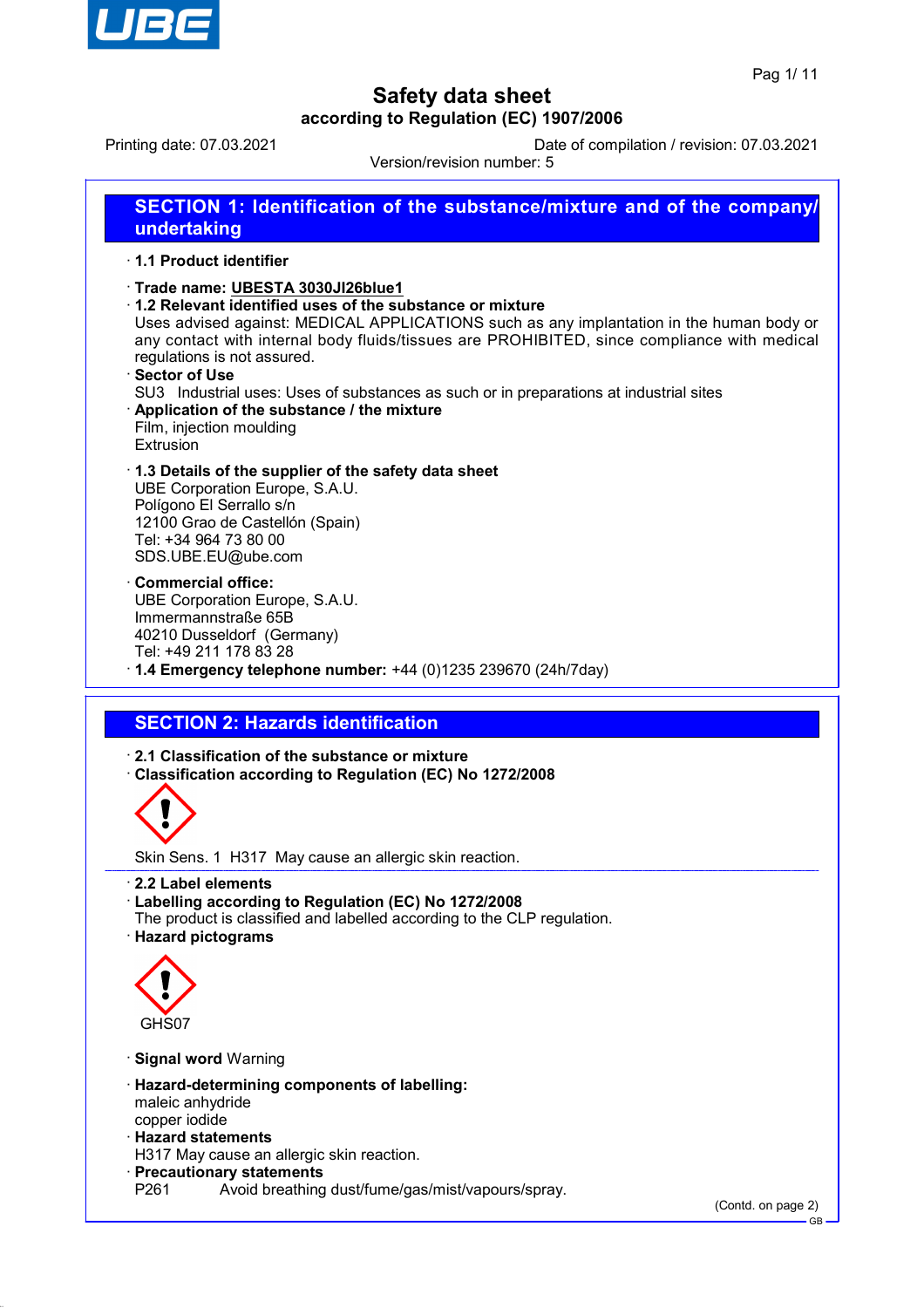

Printing date: 07.03.2021 Date of compilation / revision: 07.03.2021

Version/revision number: 5

## **Trade name: UBESTA 3030JI26blue1**

P280 Wear protective gloves/protective clothing/eye protection/face protection.

- P272 Contaminated work clothing should not be allowed out of the workplace.
- P333+P313 If skin irritation or rash occurs: Get medical advice/attention.

P302+P352 IF ON SKIN: Wash with plenty of water.

P501 Dispose of contents/container in accordance with local/regional/national/international regulations.

· **2.3 Other hazards**

· **Results of PBT and vPvB assessment**

· **PBT:** Not applicable.

· **vPvB:** Not applicable.

## **SECTION 3: Composition/information on ingredients**

· **3.2 Chemical characterisation: Mixtures**

· **Description:** Mixture: consisting of the following components.

| · Dangerous components:                                                         |                                                                                                                                                                                                                    |           |
|---------------------------------------------------------------------------------|--------------------------------------------------------------------------------------------------------------------------------------------------------------------------------------------------------------------|-----------|
| CAS: 3622-84-2<br>EINECS: 222-823-6<br>Reg.nr.: 01-2119486780-29-<br>0000       | N-butylbenzenesulphonamide (BBSA)<br>Aquatic Chronic 3, H412                                                                                                                                                       | < 10%     |
| CAS: 7681-65-4<br>EINECS: 231-674-6                                             | copper iodide<br>STOT RE 1, H372; Seye Dam. 1, H318;<br>Aquatic Acute 1, H400 (M=10); Aquatic Chronic 2,<br>$\hat{H}$ 411; $\langle \cdot \rangle$ Acute Tox. 4, H302; Skin Irrit. 2, H315; Skin<br>Sens. 1A, H317 | < 0.025%  |
| CAS: 108-31-6<br>EINECS: 203-571-6<br>Reg.nr.: 01-2119472428-31-<br><b>XXXX</b> | maleic anhydride<br>♦ Resp. Sens. 1, H334; STOT RE 1, H372; ♦ Skin<br>Corr. 1B, H314; Eye Dam. 1, H318; $\Diamond$ Acute Tox. 4,<br>H302; Acute Tox. 4, H332; Skin Sens. 1A, H317                                  | $< 0.1\%$ |
| · Non dangerous components                                                      |                                                                                                                                                                                                                    |           |
| 24937-16-4 Polyamide 12                                                         |                                                                                                                                                                                                                    | $>80\%$   |

· **Additional information:** For the wording of the listed hazard phrases refer to section 16.

## **SECTION 4: First aid measures**

#### · **4.1 Description of first aid measures**

#### · **General information:**

Take affected persons out into the fresh air.

Seek medical treatment.

Immediately remove any clothing soiled by the product.

· **After inhalation:**

If exposed to vapors from heating and molding material, remove to fresh air.

If symptoms, coughing and discomfort in nose and throat remain, get medical attention. Supply fresh air and to be sure call for a doctor.

In case of unconsciousness place patient stably in side position for transportation.

#### · **After skin contact:**

If redness, itching or burning sensation develops, get medical attention.

After contact with the molten product, cool rapidly with cold water.

- Do not pull solidified product off the skin.
- Seek medical treatment.

Immediately wash with water and soap and rinse thoroughly.

(Contd. on page 3)

GB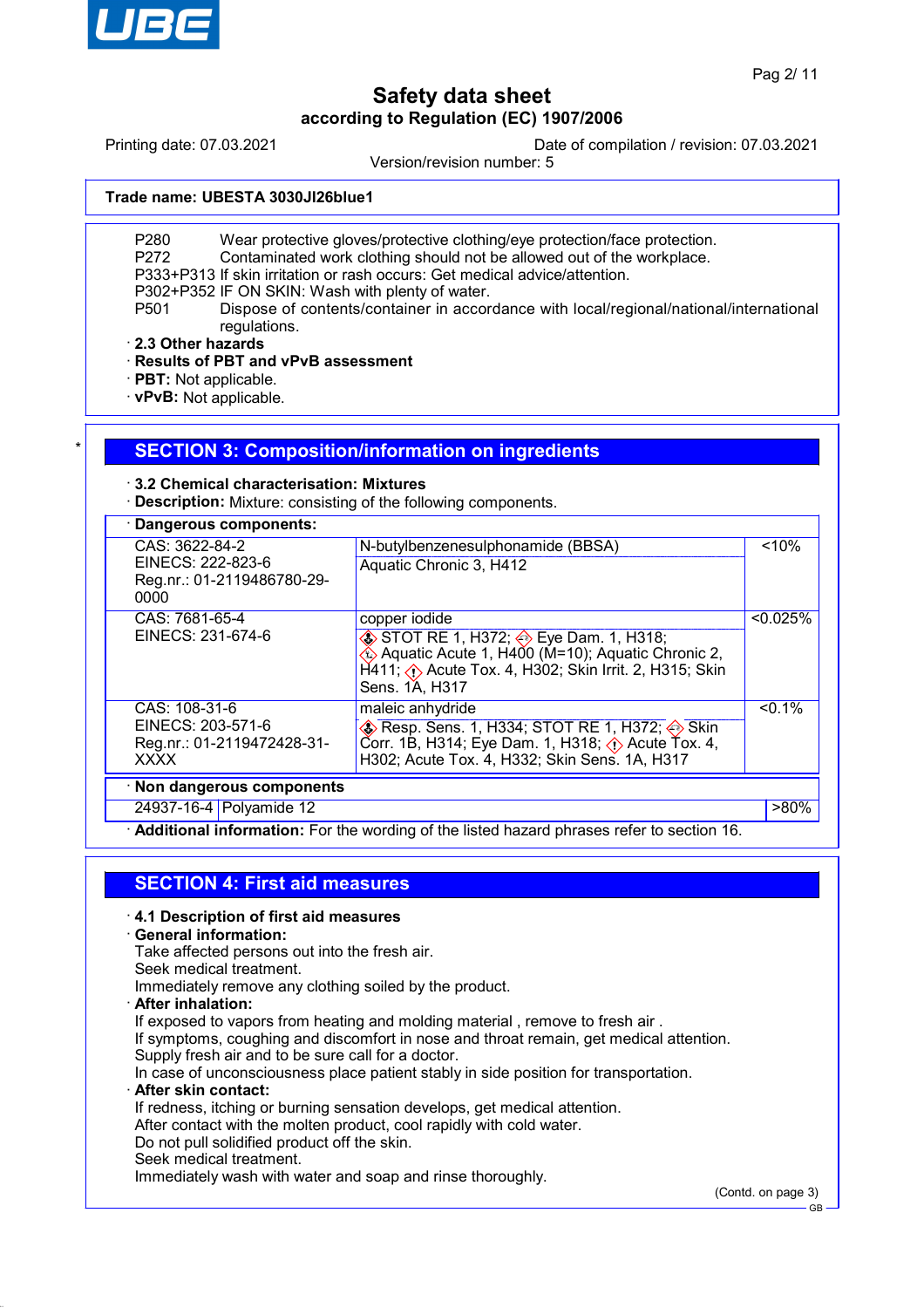

Printing date: 07.03.2021 Date of compilation / revision: 07.03.2021

Version/revision number: 5

## **Trade name: UBESTA 3030JI26blue1**

· **After eye contact:**

Immediately flush exposed area with copious amounts of water for at least 15 minutes. If redness, itching or burning sensation develops, do not rub eyes and immediately get medical attention.

· **After swallowing:**

Rinse out mouth and then drink plenty of water.

Do not induce vomiting; call for medical help immediately.

· **4.2 Most important symptoms and effects, both acute and delayed** At molten state, expected to cause burns to skin.

Irreversible dermatitis will occur if you do not wash affected skin immediately and thoroughly.

· **4.3 Indication of any immediate medical attention and special treatment needed** Treatment: Treat according to symptoms (decontamination, vital functions), no known specific antidote.

## **SECTION 5: Firefighting measures**

· **5.1 Extinguishing media**

· **Suitable extinguishing agents: Water** Fire-extinguishing powder Carbon dioxide Use fire extinguishing methods suitable to surrounding conditions. · **For safety reasons unsuitable extinguishing agents:** Not known · **5.2 Special hazards arising from the substance or mixture** In case of fire, the following can be released: Carbon monoxide (CO) Carbon Dioxide (CO2)

Under certain fire conditions, traces of other toxic gases cannot be excluded, e.g.:

Maleic anhydride

Hydrogen cyanide (HCN)

- Ammonia (NH3)
- · **5.3 Advice for firefighters**
- · **Protective equipment:**

Firefighters should wear appropriate protective equipment

Wear self-contained respiratory protective device.

· **Additional information** Cool endangered receptacles with water spray.

# **SECTION 6: Accidental release measures**

· **6.1 Personal precautions, protective equipment and emergency procedures** Stop leak if you can do so without risk Remove combustible materials Ensure adequate ventilation Use personal protective equipment as indicated in paragraph 8 · **6.2 Environmental precautions:** Do not allow to enter sewers/ surface or ground water. · **6.3 Methods and material for containment and cleaning up:** Sweep up to prevent slipping on polymer pellets Send for recovery or disposal in suitable receptacles. Dispose contaminated material as waste according to item 13. · **6.4 Reference to other sections** See Section 7 for information on safe handling. See Section 8 for information on personal protection equipment.

(Contd. on page 4)

GB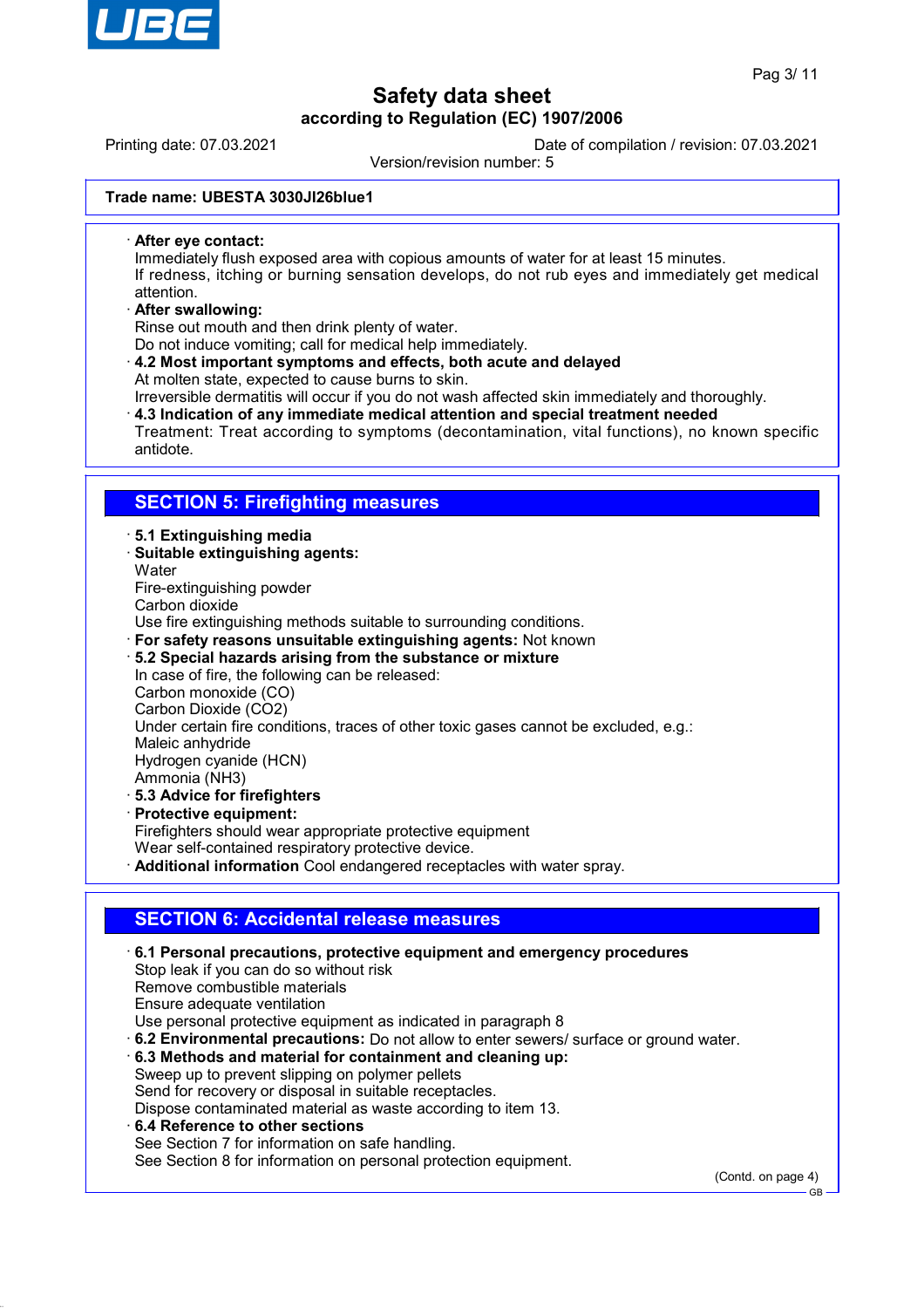

# **Safety data sheet according to Regulation (EC) 1907/2006**

Printing date: 07.03.2021 Date of compilation / revision: 07.03.2021

Version/revision number: 5

## **Trade name: UBESTA 3030JI26blue1**

See Section 13 for disposal information.

## **SECTION 7: Handling and storage**

#### · **7.1 Precautions for safe handling**

Keep away from foodstuffs, beverages and feed. Do not eat, drink, smoke or sniff while working. Immediately remove all soiled and contaminated clothing Wash hands before breaks and at the end of work. Melted state: Avoid skin contact with the liquefied material. Avoid breathing dust/fume/vapours.

· **Information about fire - and explosion protection:** Protect against electrostatic charges.

## · **7.2 Conditions for safe storage, including any incompatibilities**

· **Storage:**

· **Requirements to be met by storerooms and receptacles:**

Store in cool, dry conditions in well sealed receptacles.

- · **Information about storage in one common storage facility:** Not required.
- · **Further information about storage conditions:** Protect from heat and direct sunlight.
- · **7.3 Specific end use(s)**
- No further relevant information available.

See item 1.2

## **SECTION 8: Exposure controls/personal protection**

· **8.1 Control parameters**

· **Additional information about design of technical facilities:**

Adequate ventilation should be maintained at handing.

Additionally, local exhaust ventilation recommended at melting process.

| Ingredients with limit values that require monitoring at the workplace: |                                                                              |                                                       |                                                                                                   |  |                    |
|-------------------------------------------------------------------------|------------------------------------------------------------------------------|-------------------------------------------------------|---------------------------------------------------------------------------------------------------|--|--------------------|
| 7681-65-4 copper iodide                                                 |                                                                              |                                                       |                                                                                                   |  |                    |
|                                                                         |                                                                              |                                                       | WEL (Great Britain) Short-term value: 2 mg/m <sup>3</sup><br>Long-term value: 1 mg/m <sup>3</sup> |  |                    |
|                                                                         |                                                                              | dusts and mists, as Cu                                |                                                                                                   |  |                    |
|                                                                         | 108-31-6 maleic anhydride                                                    |                                                       |                                                                                                   |  |                    |
|                                                                         |                                                                              |                                                       | WEL (Great Britain) Short-term value: 3 mg/m <sup>3</sup><br>Long-term value: 1 mg/m <sup>3</sup> |  |                    |
|                                                                         |                                                                              | Sen                                                   |                                                                                                   |  |                    |
|                                                                         | <b>DNEL</b> (workers)                                                        |                                                       |                                                                                                   |  |                    |
|                                                                         | 3622-84-2 N-butylbenzenesulphonamide (BBSA)                                  |                                                       |                                                                                                   |  |                    |
|                                                                         | Inhalative DNEL (Long-term exposure – systemic effects) 2.5 mg/m3            |                                                       |                                                                                                   |  |                    |
| <b>DNEL</b> (general population)                                        |                                                                              |                                                       |                                                                                                   |  |                    |
| 3622-84-2 N-butylbenzenesulphonamide (BBSA)                             |                                                                              |                                                       |                                                                                                   |  |                    |
| Oral                                                                    |                                                                              | DNEL(Systemic effects-Long-term)<br>0.26 mg/Kg bw/day |                                                                                                   |  |                    |
|                                                                         | Inhalative DNEL (Systemic effects-Long-term exposure) 0.45 mg/m <sup>3</sup> |                                                       |                                                                                                   |  |                    |
| $\cdot$ PNECs                                                           |                                                                              |                                                       |                                                                                                   |  |                    |
| 3622-84-2 N-butylbenzenesulphonamide (BBSA)                             |                                                                              |                                                       |                                                                                                   |  |                    |
|                                                                         | PNEC(fresh water)<br>0.037 mg/L                                              |                                                       |                                                                                                   |  |                    |
|                                                                         |                                                                              |                                                       |                                                                                                   |  | (Contd. on page 5) |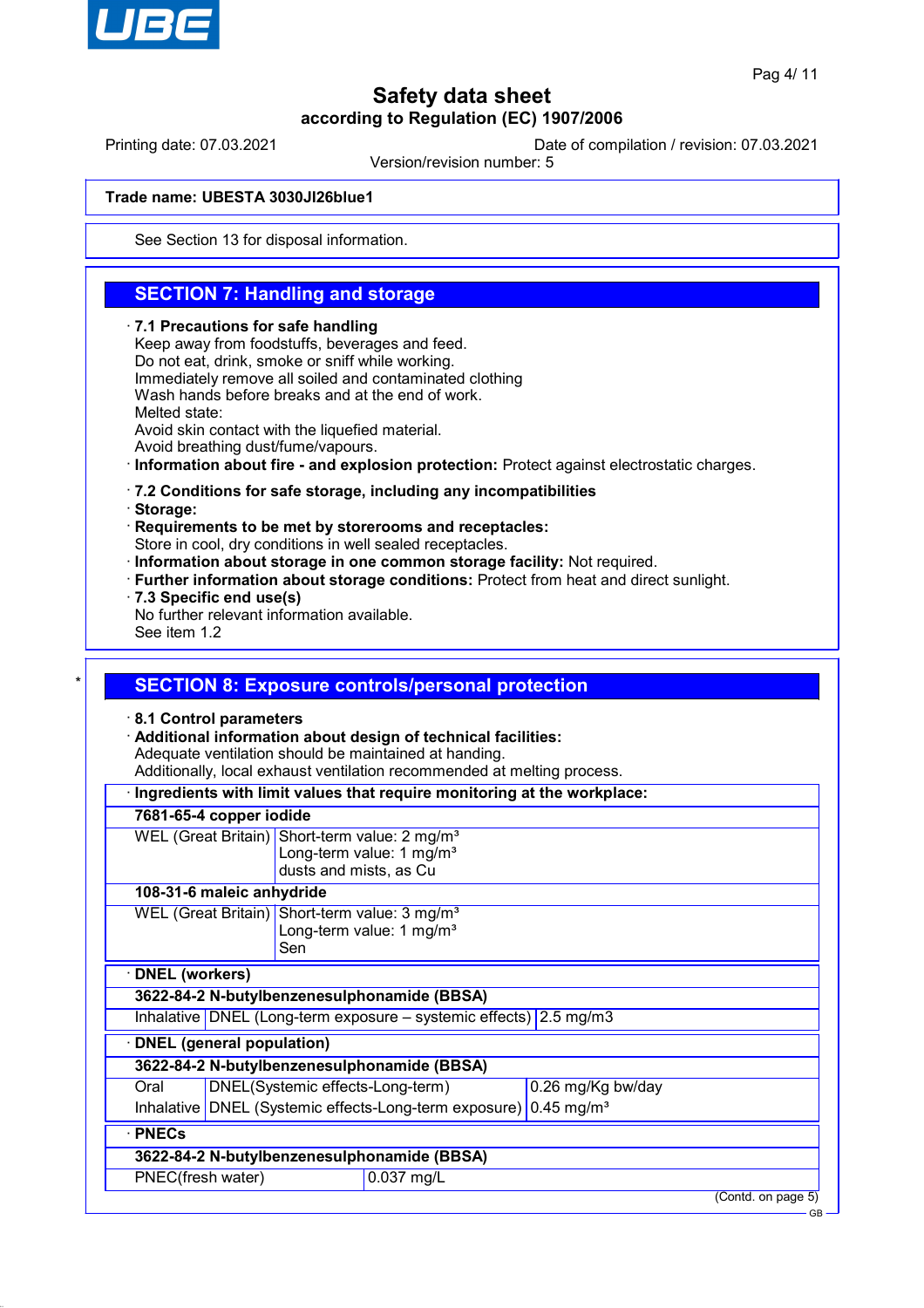

# **Safety data sheet according to Regulation (EC) 1907/2006**

Printing date: 07.03.2021 Date of compilation / revision: 07.03.2021

Version/revision number: 5

## **Trade name: UBESTA 3030JI26blue1**

PNEC (marine water) 0.0037 mg/L PNEC (intermittent release) | 0.37 mg/L PNEC (soil) 0.091 mg/kg d.w PNEC (STP) 60 mg/L PNEC (Sediment (freshwater)) | 0.563 mg/Kg sed PNEC (sediment (marine water)) 0.056 mg/kg sed · **Additional information:** The lists valid during the making were used as basis. · **8.2 Exposure controls** · **Personal protective equipment:** · **General protective and hygienic measures:** Immediately remove all soiled and contaminated clothing Wash hands before breaks and at the end of work. In accordance with Directive 89/686/EEC on personal protective equipment The usual precautionary measures are to be adhered to when handling chemicals. · **Respiratory protection:** Not necessary if room is well-ventilated. Unnecessary under normal processing Use suitable respiratory protective device in case of insufficient ventilation. Filter A/P2 In case of brief exposure or low pollution use respiratory filter device. In case of intensive or longer exposure use self-contained respiratory protective device. · **Protection of hands:** Use protective gloves according to EN 374 Molten state: At treating hot polymer or molding process, heat resistant gloves should be required. Protective gloves Heat protection gloves The glove material has to be impermeable and resistant to the product/ the substance/ the preparation. Selection of the glove material on consideration of the penetration times, rates of diffusion and the degradation · **Material of gloves** Butyl rubber, BR Recommended thickness of the material:  $\geq 1.5$  mm Break time: >480 min The selection of the suitable gloves does not only depend on the material, but also on further marks of quality and varies from manufacturer to manufacturer. · **Eye protection:** Safety glasses with side-shields (frame goggles) (e.g. EN 166) Safety goggles should be worn. At treating hot polymer or molten polymer, face shield should be recommended. **Skin and body protection:** Protective work clothing Molten state: Heat-resistant protective clothing (Contd. on page 6)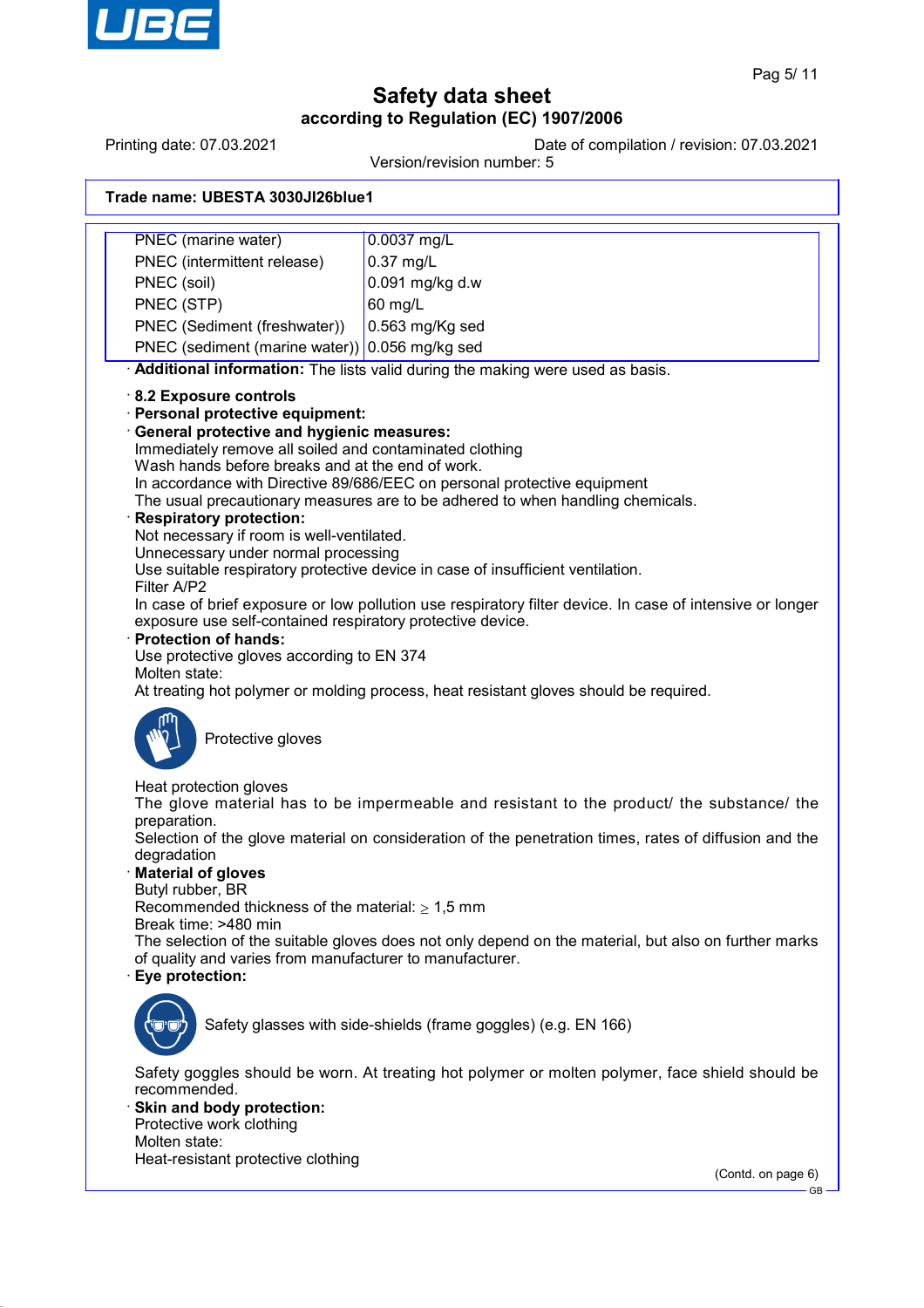

Printing date: 07.03.2021 Date of compilation / revision: 07.03.2021

Version/revision number: 5

## **Trade name: UBESTA 3030JI26blue1**

#### Limitation and supervision of exposure into the environment Prevent the material from spreading into the environment.

## **SECTION 9: Physical and chemical properties** · **9.1 Information on basic physical and chemical properties** · **General Information** · **Appearance: Form:** Pellets **Colour:** Blue · **Odour:** Light **Odour threshold:** Not applicable · **pH-value:** 7.5-8.5 (BBSA) Not applicable because it is a solid mixture · **Change in condition Melting point/freezing point:** -30 °C (BBSA) Not determined for mixture. **Initial boiling point and boiling range:** 314 °C (a 1013 hPa (BBSA)) · **Flash point:** >200 °C (Closed cup (BBSA)) · **Flammability (solid, gas):** Product is not flammable BBSA: Product is not flammable. · **Ignition temperature If all a set of the UP** and Not determined for mixture. **Decomposition temperature:** Not determined for mixture. · **Auto-ignition temperature:** Not determined for mixture. BBSA: No exam necessary because the flash point goes above 200 ° C. · **Explosive properties:** Product does not present an explosion hazard. · **Explosion limits: Lower: Lower: Product does not present an explosion hazard. Upper:** Product does not present an explosion hazard. · **Oxidising properties** Not oxidising. (BBSA) · **Vapour pressure at 20 °C:** 0.0397 mPa (BBSA) · **Density: Relative density at 20 °C** 1.15 g/cm<sup>3</sup> (BBSA) Not determined for mixture. **Vapour density** Not applicable because it is a solid mixture **Evaporation rate Evaporation rate Not applicable because it is a solid mixture** · **Solubility in / Miscibility with water:**  $\blacksquare$  Not miscible or difficult to mix. · **Partition coefficient: n-octanol/water at 20 °C:** 2.05 log POW (BBSA) · **Viscosity: Dynamic at 20 °C:** 180 mPas (BBSA) (Contd. on page 7)

GB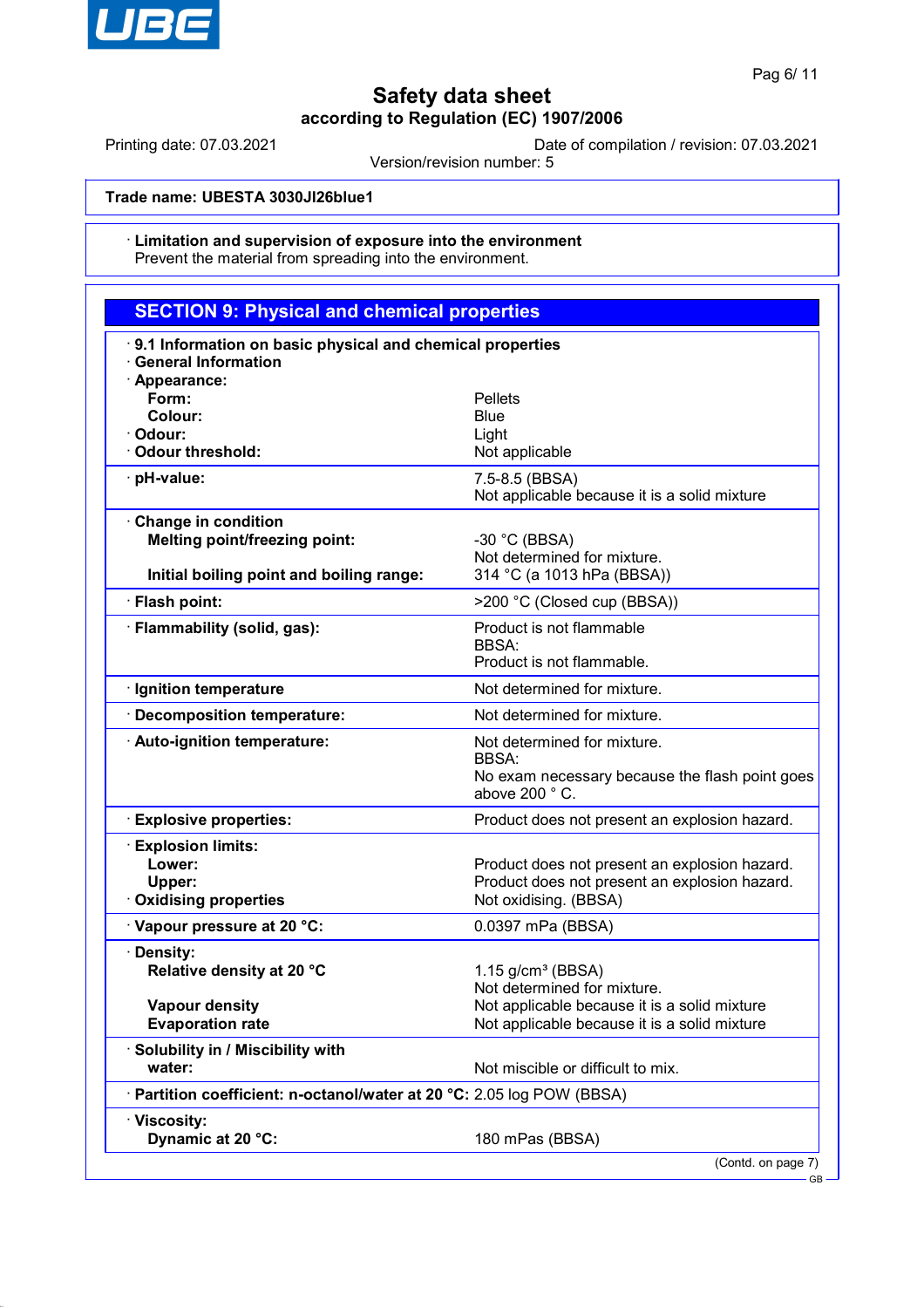

# **Safety data sheet according to Regulation (EC) 1907/2006**

Printing date: 07.03.2021 Date of compilation / revision: 07.03.2021

Version/revision number: 5

## **Trade name: UBESTA 3030JI26blue1**

**Kinematic:** Not applicable because it is a solid mixture

· **9.2 Other information** No further relevant information available. · **Molecular mass** (BBSA): 213,3 g/mol

## **SECTION 10: Stability and reactivity**

- As BBSA: Thermal decomposition can lead to the escape of irritating gases and vapours.
- · **10.2 Chemical stability** The product is stable if stored and handled as prescribed/indicated
- · **Thermal decomposition / conditions to be avoided:** Stable at environment temperature.
- No decomposition if used and stored according to specifications.
- · **10.3 Possibility of hazardous reactions** No dangerous reactions known.
- · **10.4 Conditions to avoid**

Avoid heat, flames, sparks and other sources of ignition.

- Avoid high temperature
- · **10.5 Incompatible materials:** Oxidizing agents, acids, bases and reactive agents.
- · **10.6 Hazardous decomposition products:** Carbon monoxide
	- Carbon dioxide

Hydrogen cyanide (prussic acid)

- Ammonia
- · **Additional information:**

As BBSA: On burning: release of toxic and corrosive gases/vapours (sulphur oxides).

## **SECTION 11: Toxicological information**

· **11.1 Information on toxicological effects**

· **Acute toxicity** Based on available data, the classification criteria are not met.

|          | · LD/LC50 values relevant for classification:                                                                                                                                                                              |                                          |  |
|----------|----------------------------------------------------------------------------------------------------------------------------------------------------------------------------------------------------------------------------|------------------------------------------|--|
|          | 3622-84-2 N-butylbenzenesulphonamide (BBSA)                                                                                                                                                                                |                                          |  |
| Oral     | LD50                                                                                                                                                                                                                       | 2,070 mg/kg (rat)                        |  |
| Dermal   | LD50                                                                                                                                                                                                                       | >2,000 mg/kg (rat)                       |  |
|          |                                                                                                                                                                                                                            | Inhalative LC50/4 h   > 4.066 mg/l (rat) |  |
|          | 108-31-6 maleic anhydride                                                                                                                                                                                                  |                                          |  |
| Oral     | LD50                                                                                                                                                                                                                       | 1,090 mg/kg (rat)                        |  |
| Dermal   | LD50                                                                                                                                                                                                                       | $2,620$ mg/kg (rabbit)                   |  |
|          |                                                                                                                                                                                                                            | Inhalative LC50/4 h $>4.35$ mg/l (rat)   |  |
|          | 7681-65-4 copper iodide                                                                                                                                                                                                    |                                          |  |
| Oral     | LD50                                                                                                                                                                                                                       | 300-2,000 mg/kg (rat)                    |  |
| Dermal   | LD50                                                                                                                                                                                                                       | >2,000 mg/kg (rat) (OECD 402)            |  |
| Mixture: | · Primary irritant effect:<br>$\cdot$ Skin corrosion/irritation<br>Based on available data, the classification criteria are not met.<br>Components:<br>BBSA: Not classified with the available data.<br>(Contd. on page 8) |                                          |  |

<sup>·</sup> **10.1 Reactivity**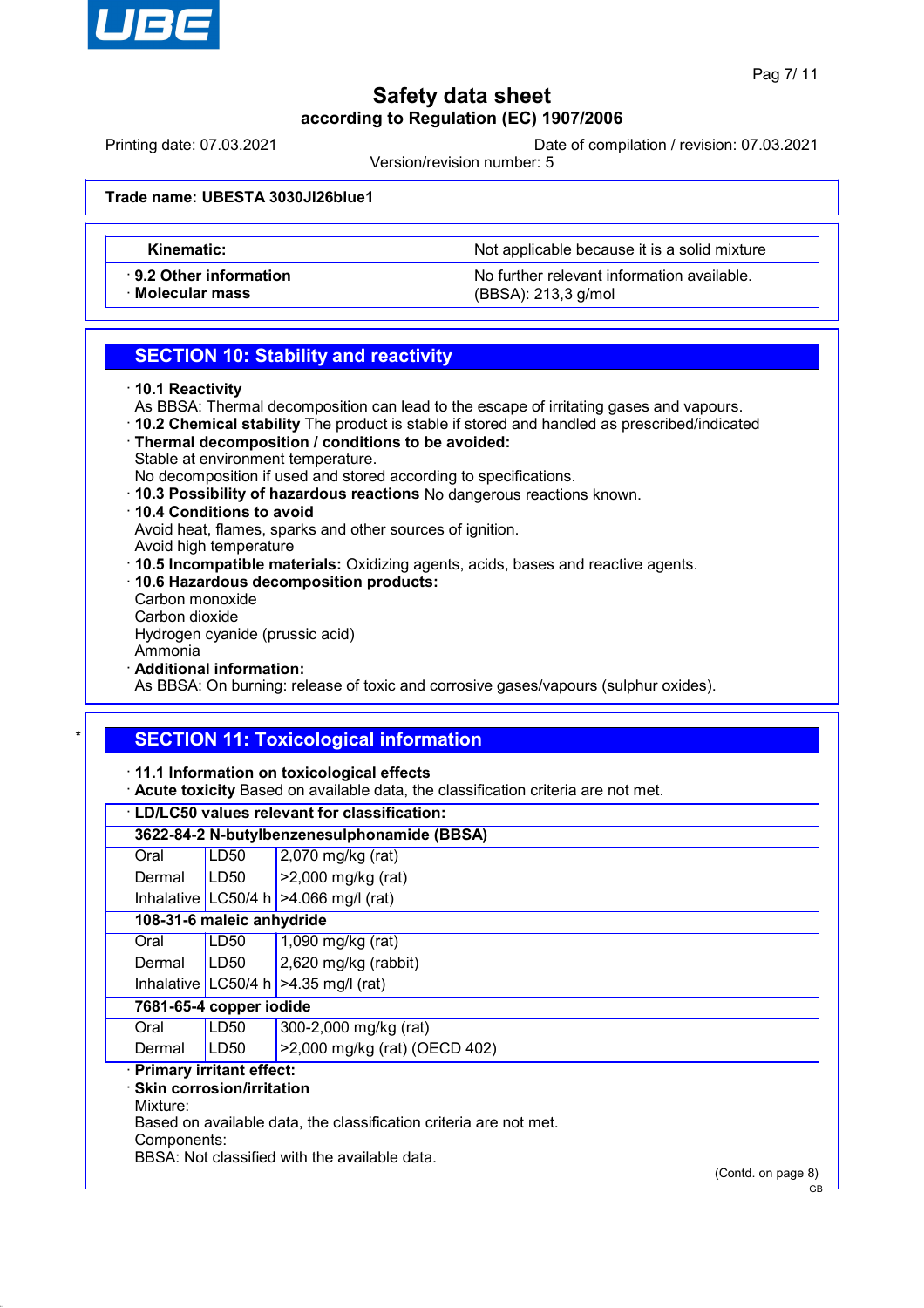

 $\overline{\phantom{a}}$ 

# **Safety data sheet according to Regulation (EC) 1907/2006**

Printing date: 07.03.2021 Date of compilation / revision: 07.03.2021

Version/revision number: 5

|                                 | Maleic Anhydride: |                                                                                                                                                                                                                                                                                                                                                                                                             |
|---------------------------------|-------------------|-------------------------------------------------------------------------------------------------------------------------------------------------------------------------------------------------------------------------------------------------------------------------------------------------------------------------------------------------------------------------------------------------------------|
| Species: rabbit                 | Result: corrosive |                                                                                                                                                                                                                                                                                                                                                                                                             |
|                                 |                   | Serious eye damage/irritation                                                                                                                                                                                                                                                                                                                                                                               |
| Mixture:                        |                   |                                                                                                                                                                                                                                                                                                                                                                                                             |
|                                 |                   | Based on available data, the classification criteria are not met.                                                                                                                                                                                                                                                                                                                                           |
| Components:                     |                   | BBSA: Not classified with the available data.                                                                                                                                                                                                                                                                                                                                                               |
|                                 | Maleic Anhydride: |                                                                                                                                                                                                                                                                                                                                                                                                             |
| Species: rabbit                 |                   |                                                                                                                                                                                                                                                                                                                                                                                                             |
|                                 | Result: corrosive |                                                                                                                                                                                                                                                                                                                                                                                                             |
|                                 |                   | Respiratory or skin sensitisation                                                                                                                                                                                                                                                                                                                                                                           |
|                                 |                   | May cause an allergic skin reaction.<br>· Additional toxicological information:                                                                                                                                                                                                                                                                                                                             |
|                                 |                   | <b>Repeated dose toxicity</b>                                                                                                                                                                                                                                                                                                                                                                               |
| Components:                     |                   |                                                                                                                                                                                                                                                                                                                                                                                                             |
|                                 | Maleic Anhydride: |                                                                                                                                                                                                                                                                                                                                                                                                             |
|                                 |                   | Route of exposure: inhalation                                                                                                                                                                                                                                                                                                                                                                               |
|                                 |                   | Target organs: respiratory system                                                                                                                                                                                                                                                                                                                                                                           |
| category 1.                     |                   | Assessment: The substance is classified as specific target organ toxicant, repeated exposure,                                                                                                                                                                                                                                                                                                               |
|                                 |                   | 3622-84-2 N-butylbenzenesulphonamide (BBSA)                                                                                                                                                                                                                                                                                                                                                                 |
| Oral                            | <b>NOEL</b>       | 52 mg/kg (rat female) (90 dias)                                                                                                                                                                                                                                                                                                                                                                             |
|                                 |                   |                                                                                                                                                                                                                                                                                                                                                                                                             |
|                                 |                   |                                                                                                                                                                                                                                                                                                                                                                                                             |
|                                 |                   | 52 mg/kg (rat male) (90 dias)                                                                                                                                                                                                                                                                                                                                                                               |
|                                 |                   | Dermal NOAEL >1,000 mg/kg bw/day (rat) (28 dias)<br>CMR effects (carcinogenity, mutagenicity and toxicity for reproduction)<br>Germ cell mutagenicity Based on available data, the classification criteria are not met.<br>· Carcinogenicity Based on available data, the classification criteria are not met.<br>· Reproductive toxicity Based on available data, the classification criteria are not met. |
|                                 |                   | STOT-single exposure Based on available data, the classification criteria are not met.<br>STOT-repeated exposure Based on available data, the classification criteria are not met.                                                                                                                                                                                                                          |
|                                 |                   | Aspiration hazard Based on available data, the classification criteria are not met.                                                                                                                                                                                                                                                                                                                         |
|                                 |                   |                                                                                                                                                                                                                                                                                                                                                                                                             |
|                                 |                   | <b>SECTION 12: Ecological information</b>                                                                                                                                                                                                                                                                                                                                                                   |
|                                 |                   |                                                                                                                                                                                                                                                                                                                                                                                                             |
| $\cdot$ 12.1 Toxicity           |                   |                                                                                                                                                                                                                                                                                                                                                                                                             |
| · Aquatic toxicity:<br>Mixture: |                   |                                                                                                                                                                                                                                                                                                                                                                                                             |
|                                 |                   | No further relevant information available.                                                                                                                                                                                                                                                                                                                                                                  |
| Components:                     |                   |                                                                                                                                                                                                                                                                                                                                                                                                             |
| <b>BBSA:</b>                    |                   |                                                                                                                                                                                                                                                                                                                                                                                                             |
|                                 |                   | Harmful to aquatic organisms with long lasting effects.                                                                                                                                                                                                                                                                                                                                                     |
|                                 |                   | 3622-84-2 N-butylbenzenesulphonamide (BBSA)                                                                                                                                                                                                                                                                                                                                                                 |
| EC50(72h)                       |                   | 49 mg/L (Selenastrum capricornutum)                                                                                                                                                                                                                                                                                                                                                                         |
|                                 |                   | LC50 (96 h) $ >38$ mg/l (Danio rerio)                                                                                                                                                                                                                                                                                                                                                                       |
|                                 |                   | EC50 $(48 h)$ 56 mg/l (daphnia magna)                                                                                                                                                                                                                                                                                                                                                                       |
|                                 |                   | 108-31-6 maleic anhydride                                                                                                                                                                                                                                                                                                                                                                                   |
|                                 |                   | NOEC(21d) 10 mg/L (daphnia magna)                                                                                                                                                                                                                                                                                                                                                                           |
| EC50(72h)<br><b>EC50</b>        |                   | 74.35 mg/L (Pseudokirchnerella subcapitata)<br>77 mg/l /21d (daphnia magna)                                                                                                                                                                                                                                                                                                                                 |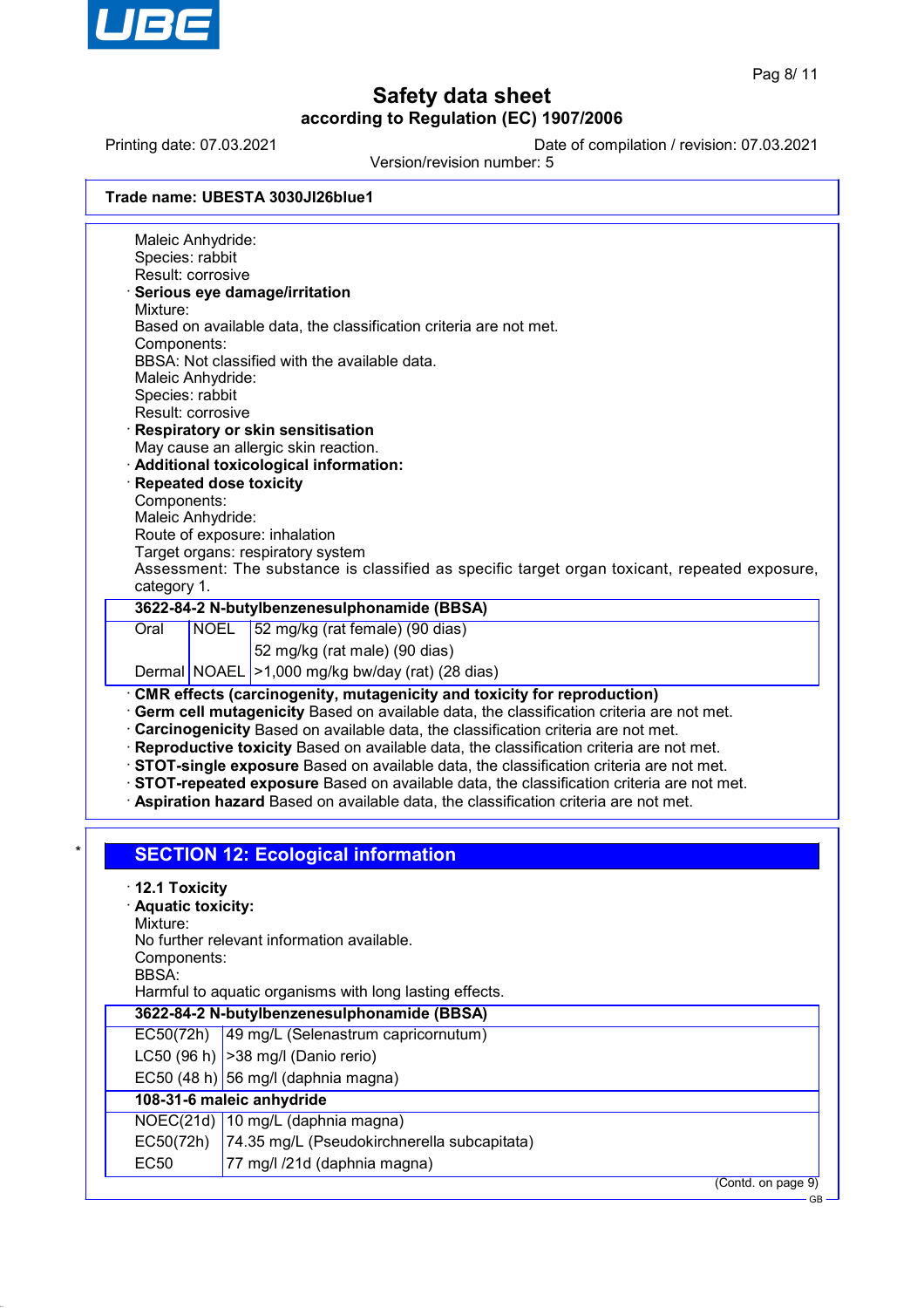

Printing date: 07.03.2021 Date of compilation / revision: 07.03.2021

Version/revision number: 5

## **Trade name: UBESTA 3030JI26blue1**

|                                                                         | LC50 (96 h) 75 mg/l (Oncorhynchus mykiss)              |  |  |  |  |
|-------------------------------------------------------------------------|--------------------------------------------------------|--|--|--|--|
|                                                                         | EC50 (48 h) 42.81 mg/l (daphnia magna)                 |  |  |  |  |
|                                                                         | 7681-65-4 copper iodide                                |  |  |  |  |
|                                                                         | EC50(72h) $\vert$ 0.13 mg/L (green algae) (OECD 201)   |  |  |  |  |
|                                                                         | LC50 (96 h) 1.67 mg/l (Oncorhynchus mykiss) (OECD 203) |  |  |  |  |
|                                                                         | EC50 (48 h) $ 0.59$ mg/l (daphnia magna)               |  |  |  |  |
| <b>NOEC</b>                                                             | 0.03 mg/L /(7d) (algae)                                |  |  |  |  |
|                                                                         | · 12.2 Persistence and degradability                   |  |  |  |  |
| Mixture:                                                                |                                                        |  |  |  |  |
|                                                                         | No further relevant information available.             |  |  |  |  |
| Components:<br>BBSA:                                                    |                                                        |  |  |  |  |
| Not easily biodegradable                                                |                                                        |  |  |  |  |
| Maleic Anhydride:                                                       |                                                        |  |  |  |  |
|                                                                         | Easily biodegradable: 93%. After 11 days.              |  |  |  |  |
|                                                                         | · 12.3 Bioaccumulative potential                       |  |  |  |  |
| Mixture:                                                                |                                                        |  |  |  |  |
|                                                                         | No further relevant information available.             |  |  |  |  |
| Components:                                                             |                                                        |  |  |  |  |
|                                                                         | BBSA: log Pow=2.01 (20-25°C)                           |  |  |  |  |
|                                                                         | No indication of bio-accumulation potential            |  |  |  |  |
| Maleic Anhydride:<br>Low potential based on the log Kow                 |                                                        |  |  |  |  |
| log Pow:-2.61 (20 °C)                                                   |                                                        |  |  |  |  |
| · 12.4 Mobility in soil No further relevant information available.      |                                                        |  |  |  |  |
| 12.5 Results of PBT and vPvB assessment                                 |                                                        |  |  |  |  |
| $\cdot$ PBT: Not applicable.                                            |                                                        |  |  |  |  |
| $\cdot$ vPvB: Not applicable.                                           |                                                        |  |  |  |  |
| . 12.6 Other adverse effects No further relevant information available. |                                                        |  |  |  |  |
|                                                                         |                                                        |  |  |  |  |

## **SECTION 13: Disposal considerations**

· **13.1 Waste treatment methods**

· **Recommendation**

Chemical residues generally count as special waste

Must not be disposed together with household garbage. Do not allow product to reach sewage system.

Disposal must be made according to official regulations.

- · **Uncleaned packaging:**
- · **Recommendation:**

Packaging may contain residues of the product and should be treated accordingly. Disposal must be made according to official regulations.

# **SECTION 14: Transport information**

· **14.1 UN-Number**

ADR, IMDG, IATA Not applicable

(Contd. on page 10)

 $\overline{G}$ B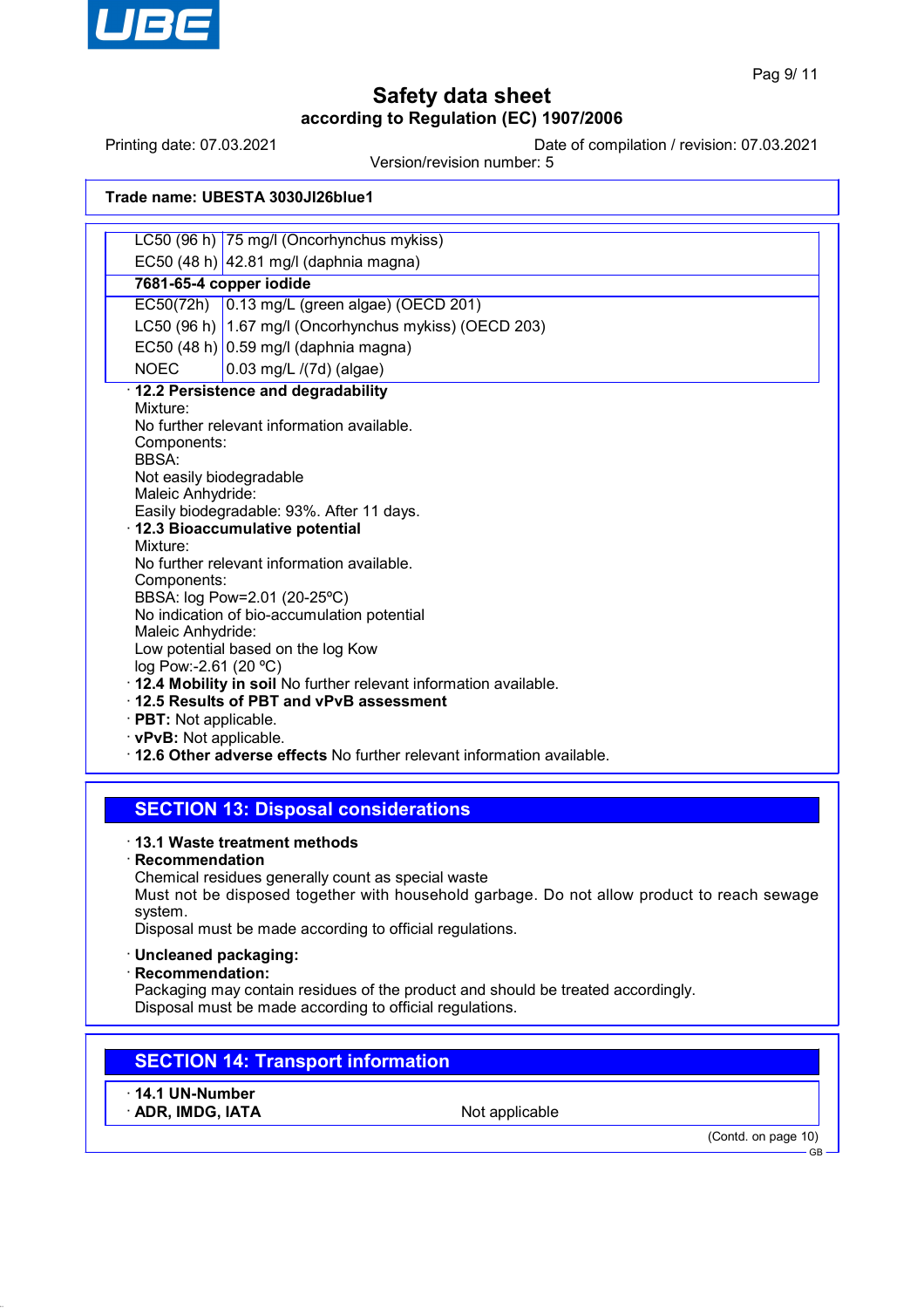

Printing date: 07.03.2021 Date of compilation / revision: 07.03.2021

Version/revision number: 5

## **Trade name: UBESTA 3030JI26blue1**

| 14.2 UN proper shipping name<br>· ADR, IMDG, IATA                          | Not applicable              |
|----------------------------------------------------------------------------|-----------------------------|
| 14.3 Transport hazard class(es)                                            |                             |
| · ADR, ADN, IMDG, IATA<br>· Class                                          | Not applicable              |
| 14.4 Packing group<br>· ADR, IMDG, IATA                                    | Not applicable              |
| 14.5 Environmental hazards:<br>· Marine pollutant:                         | No.                         |
| 14.6 Special precautions for user                                          | Not applicable.             |
| 14.7 Transport in bulk according to Annex II<br>of Marpol and the IBC Code | Not applicable.             |
| · Transport/Additional information:                                        | Not classification assigned |
| · UN "Model Regulation":                                                   | Not applicable              |

## **SECTION 15: Regulatory information**

· **15.1 Safety, health and environmental regulations/legislation specific for the substance or mixture**

- · **Directive 2012/18/EU**
- · **Named dangerous substances ANNEX I** None of the ingredients is listed.
- · **15.2 Chemical safety assessment:**

For the mixture:

A Chemical Safety Assessment has not been carried out.

## **SECTION 16: Other information**

This information is based on our present knowledge. However, this shall not constitute a guarantee for any specific product features and shall not establish a legally valid contractual relationship.

### · **Relevant phrases**

- H302 Harmful if swallowed.
- H314 Causes severe skin burns and eye damage.
- H315 Causes skin irritation.
- H317 May cause an allergic skin reaction.
- H318 Causes serious eye damage.
- H332 Harmful if inhaled.

H334 May cause allergy or asthma symptoms or breathing difficulties if inhaled.

- H372 Causes damage to organs through prolonged or repeated exposure.
- H400 Very toxic to aquatic life.
- H411 Toxic to aquatic life with long lasting effects.

H412 Harmful to aquatic life with long lasting effects.

· **Training hints**

Specific training of workers to comply with the requirements specified in the Safety Data Sheet is required.

## · **Classification according to Regulation (EC) No 1272/2008**

-Physico-chemical hazards: the classification of the mixture has been done based on tests. -Health hazards: the classification of the mixture has been done based on information of ingredients.

(Contd. on page 11)

GB